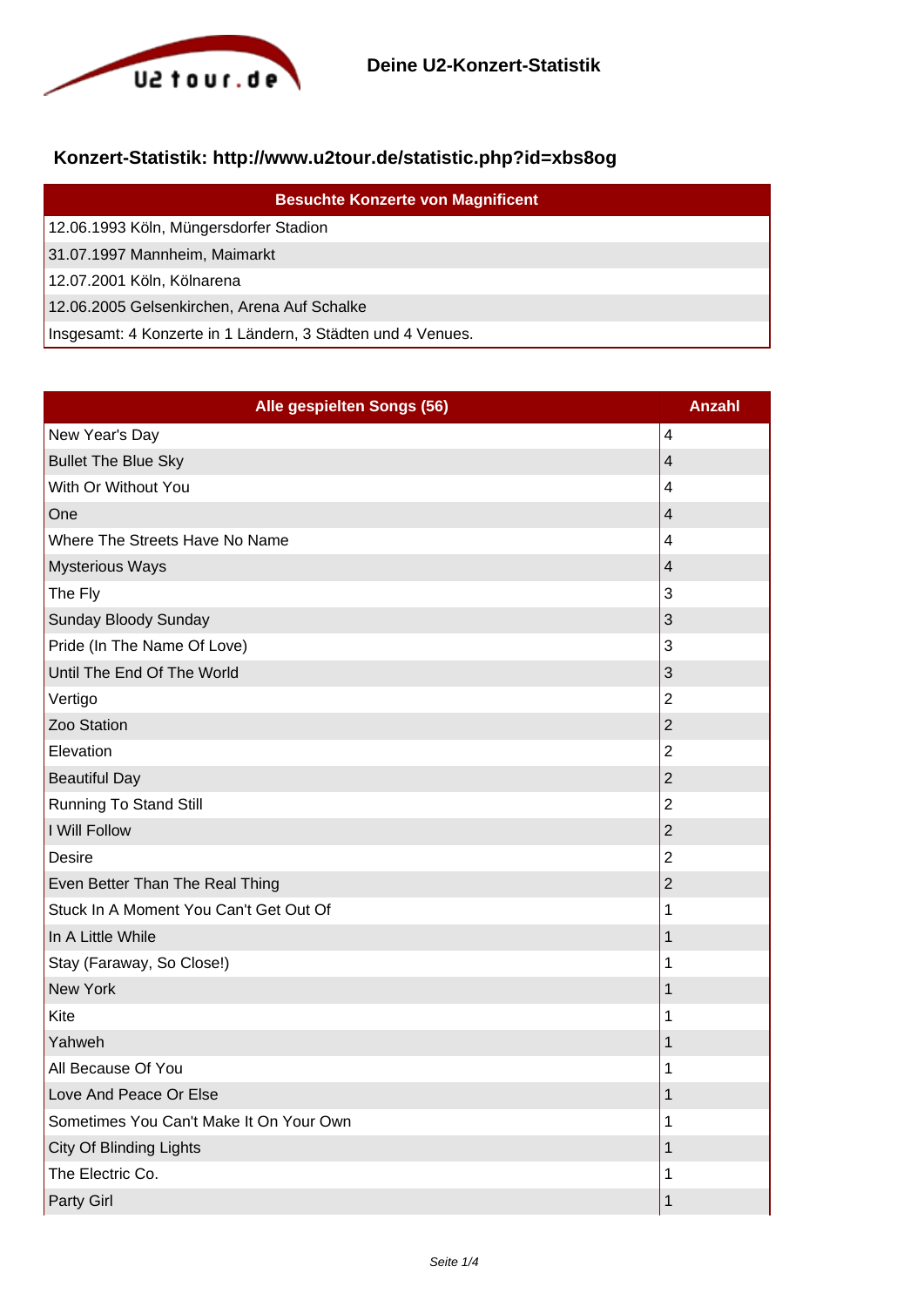

| The Cry                                    | 1           |
|--------------------------------------------|-------------|
| Miracle Drug                               | $\mathbf 1$ |
| Rain                                       | 1           |
| Walk On                                    | 1           |
| <b>Bad</b>                                 | 1           |
| Last Night On Earth                        | 1           |
| Satellite Of Love                          | 1           |
| <b>Redemption Song</b>                     | $\mathbf 1$ |
| Ultra Violet (Light My Way)                | 1           |
| Love Is Blindness                          | 1           |
| When Love Comes To Town                    | 1           |
| Angel Of Harlem                            | 1           |
| <b>Unchained Melody</b>                    | 1           |
| Dirty Old Town                             | 1           |
| Tryin' To Throw Your Arms Around The World | 1           |
| Can't Help Falling In Love                 | 1           |
| Mofo                                       | 1           |
| Please                                     | 1           |
| Discothèque                                | 1           |
| If You Wear That Velvet Dress              | 1           |
| Miami                                      | 1           |
| Staring At The Sun                         | 1           |
| Gone                                       | 1           |
| I Still Haven't Found What I'm Looking For | 1           |
| All I Want Is You                          | 1           |
| Hold Me, Thrill Me, Kiss Me, Kill Me       | 1           |

| Alle Cover-Songs (6)       | Anzahl |
|----------------------------|--------|
| Can't Help Falling In Love |        |
| Rain                       |        |
| <b>Redemption Song</b>     |        |
| Satellite Of Love          |        |
| Dirty Old Town             |        |
| <b>Unchained Melody</b>    |        |

| <b>Opening Songs (4)</b> | Anzahl |
|--------------------------|--------|
| Vertigo                  |        |
| Elevation                |        |
| Mofo                     |        |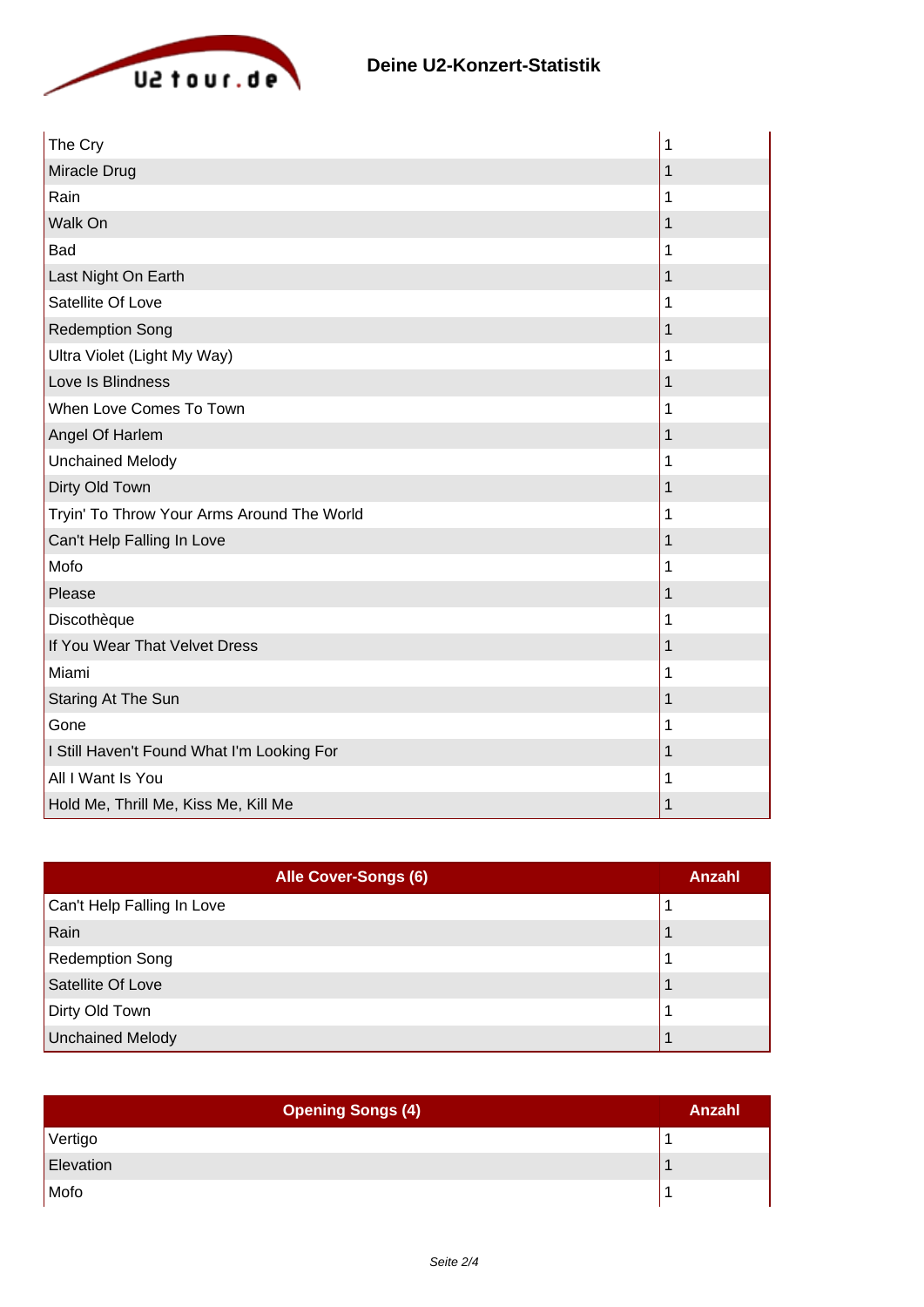

| $\overline{\phantom{0}}$<br>n |  |
|-------------------------------|--|
|                               |  |

| <b>Closing Songs (4)</b>   | Anzahl |
|----------------------------|--------|
| Vertigo                    |        |
| Walk On                    |        |
| Rain                       |        |
| Can't Help Falling In Love |        |

| <b>Alben (13)</b>               | <b>Anzahl</b> |
|---------------------------------|---------------|
| Achtung Baby                    | 23.33%        |
| The Joshua Tree                 | 16.48%        |
| All That You Can't Leave Behind | 9.78%         |
| Pop                             | 8.6%          |
| How To Dismantle An Atomic Bomb | 8.51%         |
| War                             | 7.37%         |
| <b>Rattle And Hum</b>           | 5.21%         |
| The Unforgettable Fire          | 4.12%         |
| Boy                             | 3.06%         |
| Zooropa                         | 1.01%         |
| October (Remastered)            | 1%            |
| Zoo TV Live                     | 0.99%         |
| The Best Of 1980-1990           | 0.98%         |

| Vorgruppen (6)         | <b>Anzahl</b> |
|------------------------|---------------|
| The Thrills            |               |
| Feeder                 |               |
| Söhne Mannheims        |               |
| Die Fantastischen Vier |               |
| Die Toten Hosen        |               |
| Stereo MC's            |               |

| Länder (1)  | Anzahl |
|-------------|--------|
| Deutschland |        |

| Städte (3) | <b>Anzahl</b>   |
|------------|-----------------|
| Köln       | $\epsilon$<br>- |